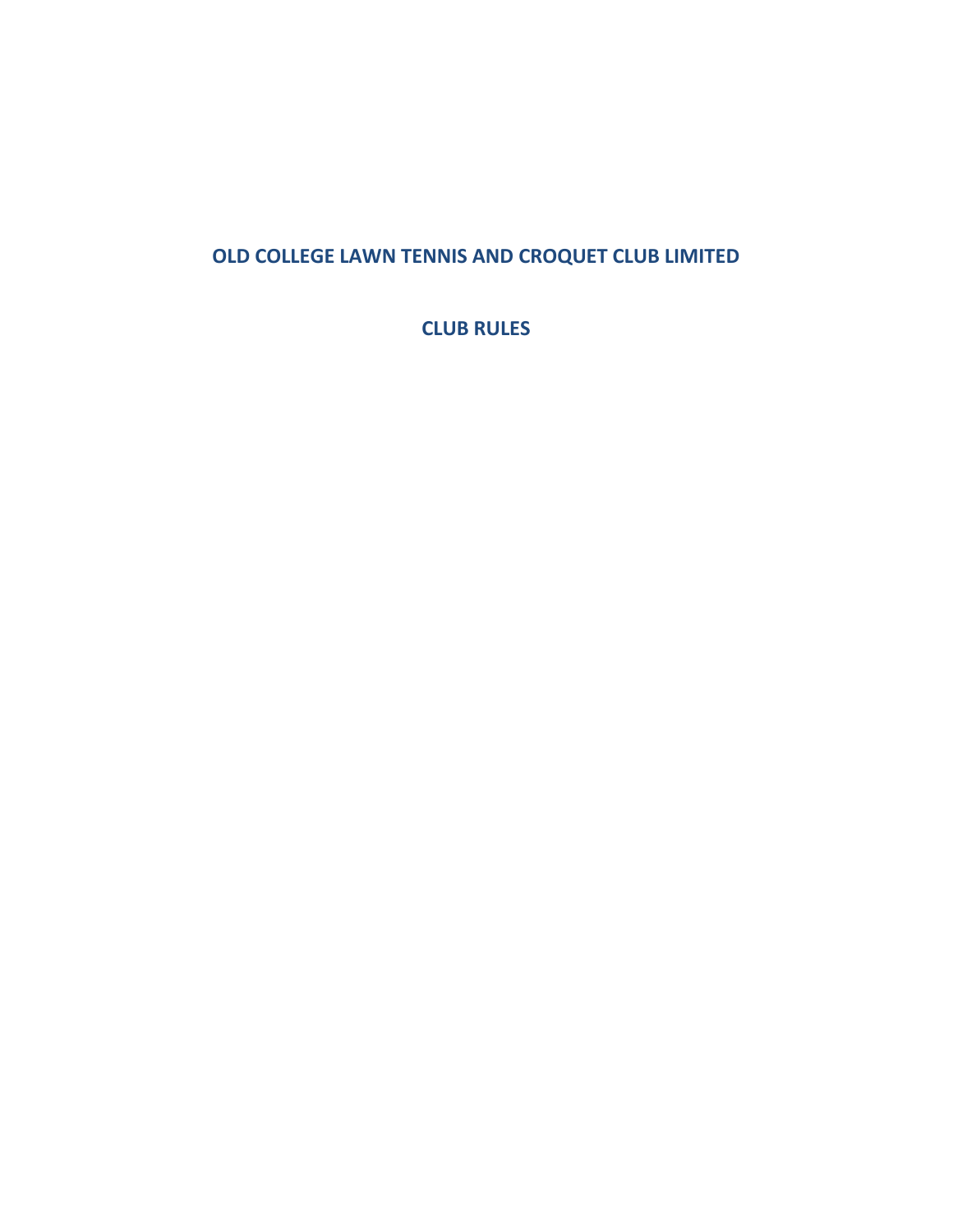#### **Index**

- 1. Name
- 2. Definitions
- 3. Objects
- 4. Non-profit making organization
- 5. Membership
	- Eligibility for members Admission of Members Conditions of membership Classes of Members **Subscriptions** Withdrawal of membership Refusal, suspension and expulsion Effect of resignation or expulsion
- 6. The Club Committee
	- Composition of Club Committee Powers of and the exercise of powers by Club Committee Qualifications for membership of Club Committee Nomination, election, appointment and tenure of Club Committee Members Elected Club Committee Members Appointed Club Committee Members Vacating office Indemnification
- 7. Proceedings of Club Committee
- 8. General meetings
	- Annual general meeting Extraordinary General meetings Procedures at annual and extraordinary general meetings
- 9. Club President and Club Vice President
- 10. Purchase and supply of liquor Liquor Licence sub-committee
	- Commission
- 11. Guests
- 12. Alteration of the Rules
- 13. Finance
- 14. Notices
- 15. Dissolution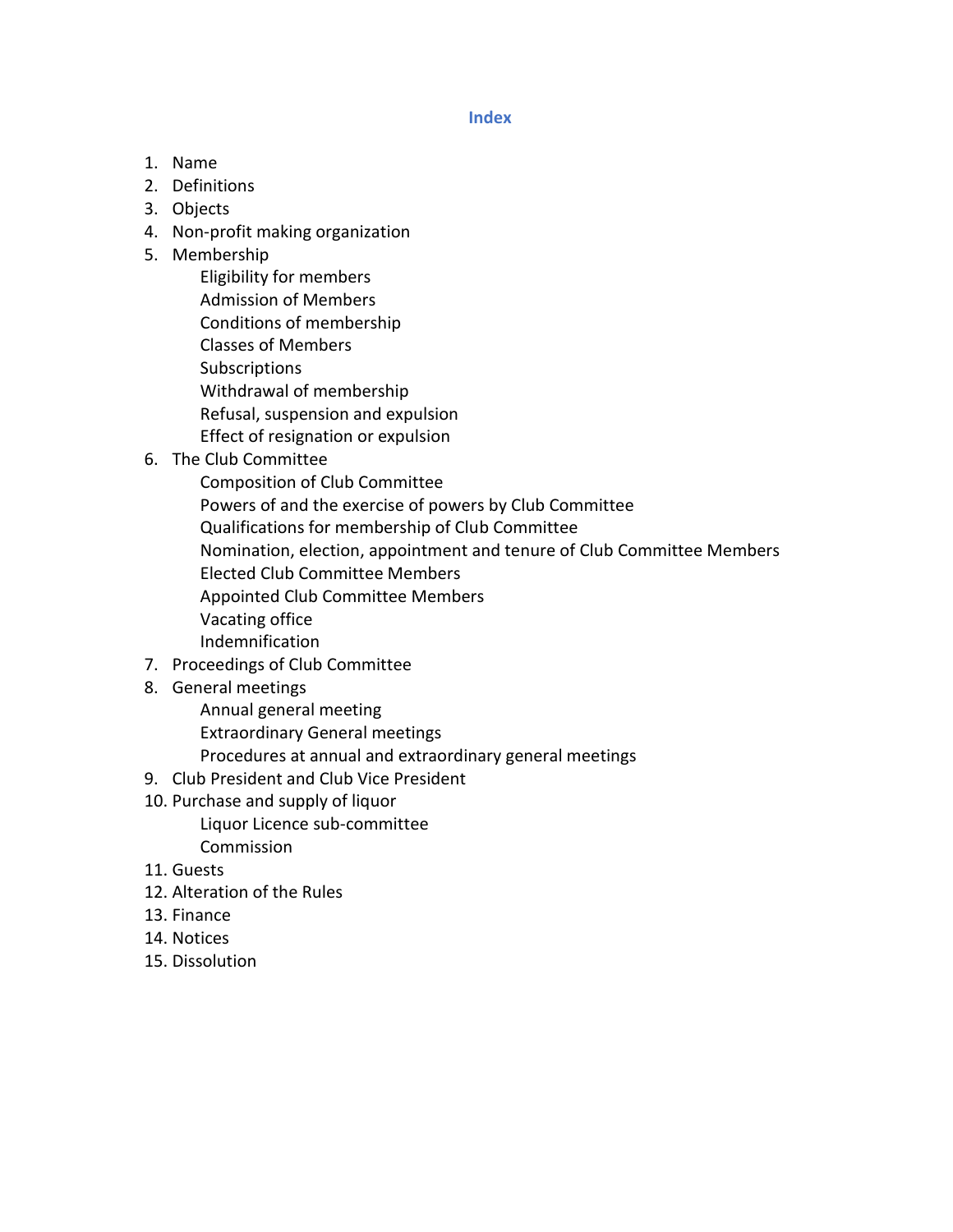## **1 Name**

The Club, established in 1884, is called Old College Lawn Tennis and Croquet Club ("the Club").

# **2 Definitions**

"Appointed Club Committee Member" means a person appointed from time to time to the role of Treasurer or Executive Secretary in accordance with Rule 6;

"Articles" means the Articles of Old College Lawn Tennis & Croquet Club Limited;

"Board" means the board of directors of the Company;

"Chair of Tennis" means the person holding from time to time the position of chair of Tennis in accordance with Rule 6;

"Club Chair" means the person holding from time to time the position of chair of the Club in accordance with Rule 6;

"Club Committee" means the committee appointed under Rule 6 to manage the Club;

"Club Policies" means policies approved from time to time by the Club Committee;

"Club Vice Chair" means the person holding from time to time the position of vice chair of the Club in accordance with Rule 6;

"Company" means Old College Lawn Tennis & Croquet Club Limited;

"Director Club House and Grounds" means the person holding the position of director of club house and grounds of the Club in accordance with Rule 6;

"Director Membership" means the person holding from time to time the position of director of membership of the Club in accordance with Rule 6;

"Elected Club Committee Member" means a person elected to the Club Committee in accordance with Rules 6.4.1, 6.4.2 and 6.4.3;

"Executive Secretary" means the person appointed from time to time to be the secretary of the Club in accordance with Rule 6;

"Game" means the game of tennis; "the LTA" means the Lawn Tennis Association (the governing body of tennis within Great Britain, the Channel Islands and the Isle of Man) of The National Tennis Centre, 100 Priory Lane, Roehampton, London SW15 5JQ and its subsidiaries or such successor entity or entities as become(s) the governing body of the game of tennis within Great Britain, the Channel Islands and the Isle of Man from time to time;

"LTA Disciplinary Code" means the disciplinary code of the LTA in force from time to time;

"LTA Rules" means the rules of the LTA as in force from time to time;

"Members" means the members of the Club admitted from time to time to membership of the Club in accordance with Rule 5;

"Member Representative" means the person holding from time to time the position of member representative of the Club in accordance with Rule 6;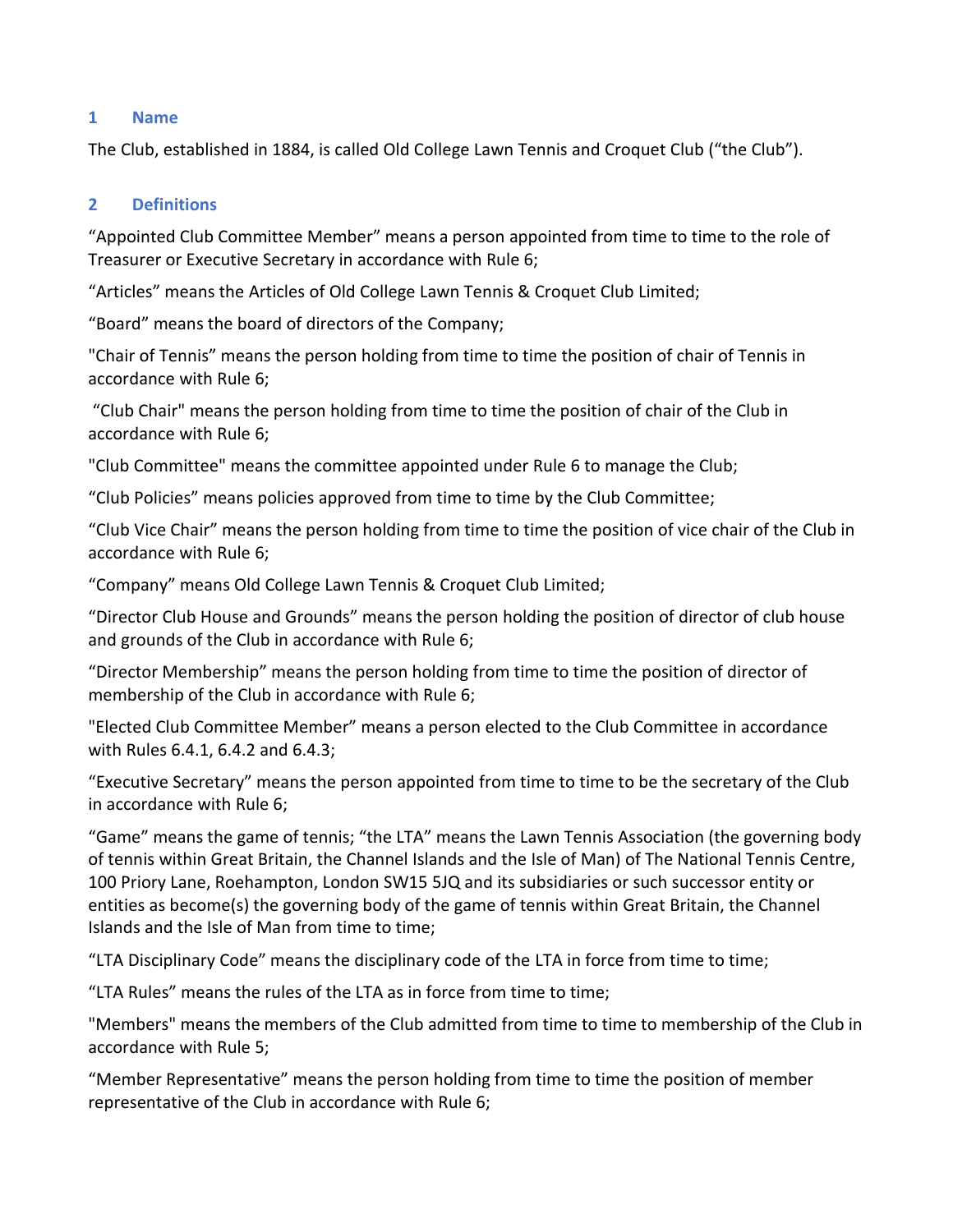"SLTA" means the Surrey County Lawn Tennis Association;

"Social Secretary" means the person holding from time to time the position of the social secretary of the Club in accordance with Rule 6;

"Treasurer" means the person appointed from time to time to be the treasurer of the Club in accordance with Rule 6; and

"Voting Member" means a Member entitled to receive notice of, attend and vote at Club general meetings.

Words denoting the singular number include the plural number and vice versa.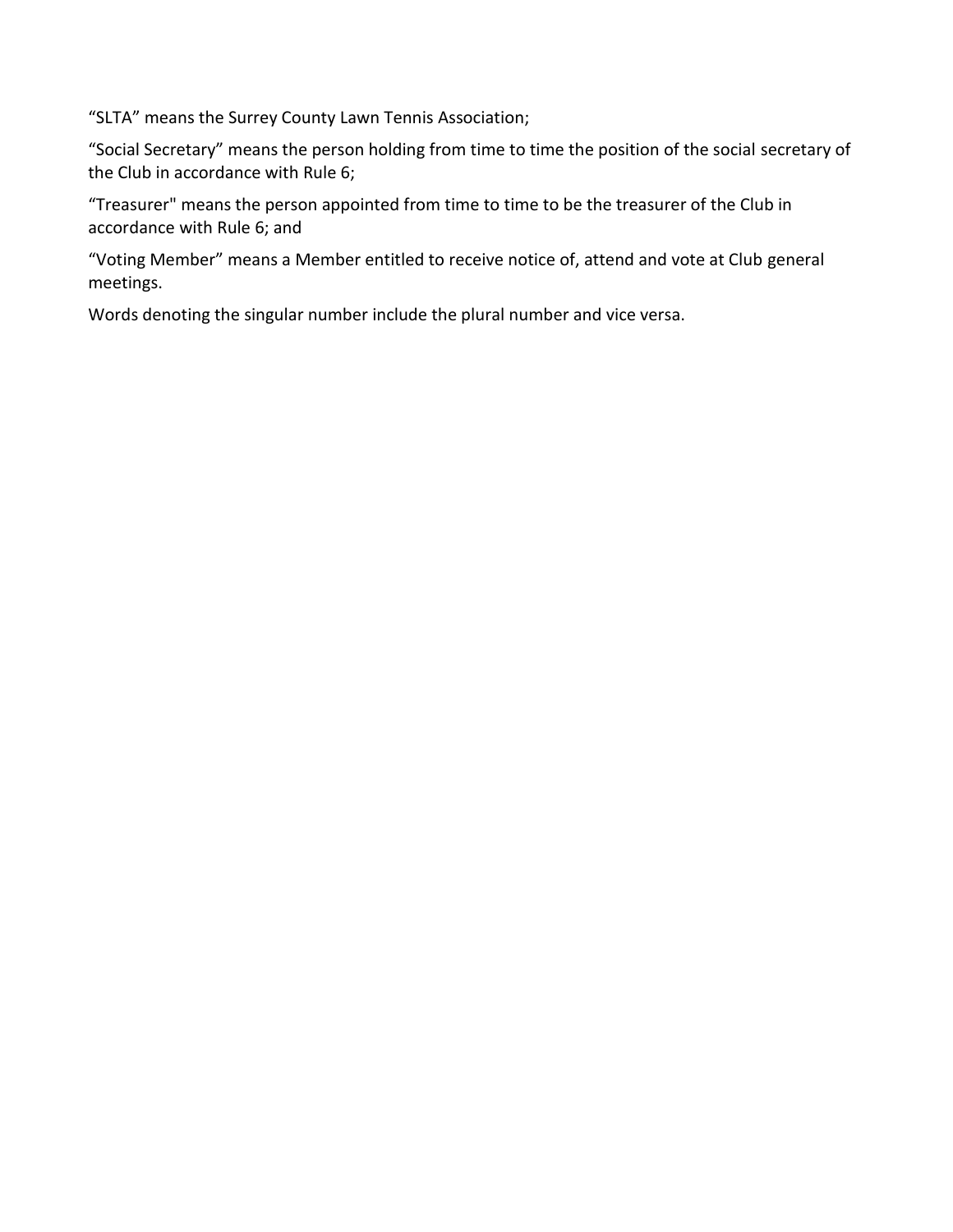# **3 Objects**

- 3.1 The objects of the Club are:
	- (a) principally to provide facilities for and generally to promote, encourage and facilitate the playing of tennis;
	- (b) to do all such other things as the Club Committee thinks fit to further the interests of the Club or as are otherwise incidental or conducive to the attainment of the objects in this Rule 3.
- 3.2 These objects are further elaborated in Article 2 (Objects).

## **4 Non-profit making organization**

- 4.1 The Club is a non-profit making organization. Subject to Rule 15 (Dissolution) the income and property of the Club shall be applied solely towards promoting the Club's objects as set out in Rule 3. No portion of the income or property of the Club shall be paid or transferred, directly or indirectly, to the Members of the Club.
- 4.2 Nothing in Rule 4.1 shall prevent the Club from entering an agreement with a Member for the supply by him or her to the Club of goods or services or for his or her employment by the Club, provided that such arrangements are approved by the Club Committee (without the member being present) and are agreed with the member on an arm's length basis.
- 4.3 No Member shall be paid a salary, bonus, fee or other remuneration for playing for the Club.
- 4.4 See also Rule 13 (Finance).

## **5 Membership**

- 5.1 These Rules govern how people become members of the Club and of the Company and (subject to the Articles and to Company Law) the rights and obligations those members have.
- 5.2 Not all members of the Club are voting members of the Company. A Club junior, social or temporary member **is** a member of the Company but is **not** entitled to vote on Company matters.
- 5.3 The Board has the power to terminate the Company membership of any person (see Article 19.1). These Rules provide for how the Board is to exercise that power. A member remains a member of the Company (and if a Voting Member entitled to vote) until that member's membership has been terminated in accordance with Article 19.

## *5.4 Eligibility for membership*

- 5.4.1 No person shall be denied membership of the Club on the grounds of race, ethnic origin, creed, colour, age, disability, sex, gender, occupation, sexual orientation, religion, political or other beliefs.
- 5.4.2 Persons below the age of 18 are eligible to become Junior Members without the right to hold office or vote at general meetings.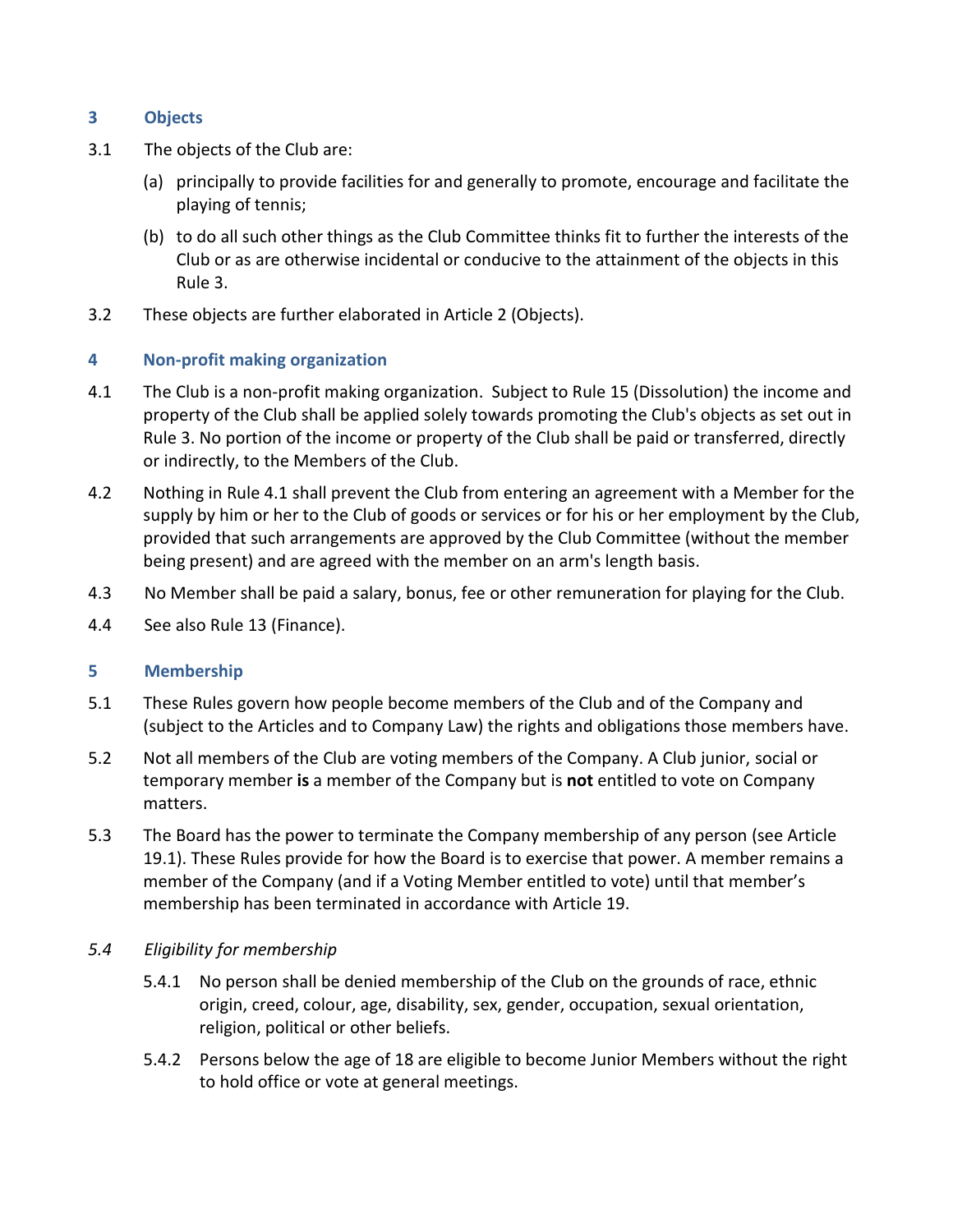## 5.5 *Admission of Members*

- 5.5.1 Any person who wishes to become a Member must submit an application in such form as the Club Committee shall specify. Every candidate for membership shall be admitted to membership of the Club unless the Club Committee considers that to do so would be contrary to the best interests of the Game or the interests of the Club.
- 5.5.2 A person shall not be entitled to any privileges of the Club until two days have passed since his application for membership was submitted, whether or not he is admitted as a Member before those two days have lapsed.

## 5.6 *Conditions of membership*

- 5.6.1 Each Member (of each class) agrees as a condition of membership:
	- (a) to be bound by and subject to these Rules and applicable Club Policies;
	- (b) If a tennis member, to be bound by and subject to the rules and regulations of the SLTA and the LTA Rules and the LTA Disciplinary Code;
- 5.6.2 Rule 5.6.1 confers a benefit on the LTA and, subject to the remaining provisions of Rule 5, is intended to be enforceable by the LTA by virtue of the Contracts (Rights of Third Parties) Act 1999. For the avoidance of doubt, the members do not intend that any term of these rules, apart from Rule 5.6, should be enforceable, by virtue of the Contracts (Rights of Third Parties) Act 1999, by any person who is not a party to these Rules.
- 5.6.3 The Club Committee may subject to Rule 5.10 (Refusal, suspension and expulsion) terminate the membership of any person or impose any other sanction it determines to be appropriate, in connection with the breach of any condition of membership set out in Rule 5.
- 5.6.4 Membership shall not be transferable in any event and shall cease immediately on death or dissolution or on the failure of the Member to comply or to continue to comply with any condition of membership set out in these Rules.

## 5.7 *Classes of Members*

5.7.1 There shall be the following classes of members for the Club:

Voting Member – Tennis Junior Member Social Member Temporary Member

5.7.2 Only Voting Members shall be entitled to receive notice of, attend and vote at general meetings. A member other than a Voting Member shall be entitled to all the privileges of membership relevant to his or her type of membership but shall not have the right to receive notice of, attend or vote at general meetings.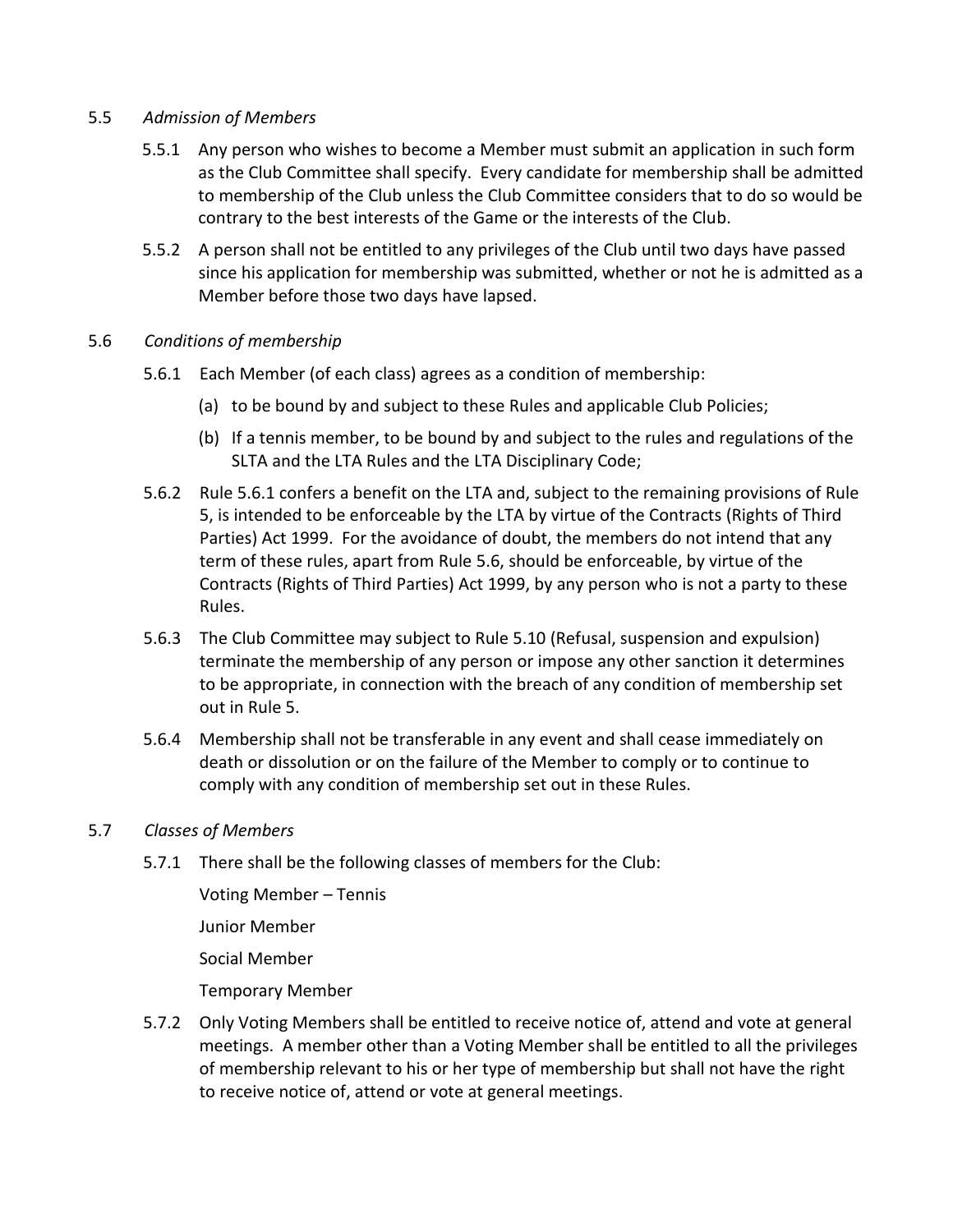- 5.7.3 The Club Committee may, subject to Rule 5.7.4, specify categories of membership within the classes of members.
- 5.7.4 The Voting Member Tennis class of members shall include advanced, intermediate and improver playing categories.

## 5.8 *Subscriptions*

- 5.8.1 The joining fee (if any) and annual subscription for each class or category of Member shall be specified from time to time by the Club Committee provided that the Club Committee shall ensure that the fees set do not preclude open membership of the Club.
- 5.8.2 A Member shall pay any joining fee and annual subscription fee set by the Club Committee from time to time.
- 5.8.3 No candidate who has been elected a Member shall be entitled to the privileges of membership until he or she has paid the joining fee (if any) and his or her first annual subscription.
- 5.8.4 Any Member whose joining fee or subscription is in arrears by such date as the Club Committee shall from time to time specify shall be deemed to have resigned his or her membership of the Club.
- 5.8.5 No increase from one year to the next in the annual subscription set for any particular class or category of member shall, without the prior approval of Members in a general meeting of the Club, be greater than the Subscription Cap. The Subscription Cap is the aggregate of 3 per cent and the percentage increase (if any) in RPI over 12 months published for the immediately preceding September.

## 5.9 *Withdrawal of membership*

A Member may withdraw from membership of the Club and the Company on 14 days' notice to the Club. Membership shall cease immediately on death or dissolution of the Club or on the failure of the Member to comply or continue to comply with any condition of membership set out in these Rules.

## 5.10 *Refusal, suspension and expulsion*

- 5.10.1 Subject to the remaining provisions of this Rule 5.10, the Club Committee shall have power to refuse or suspend membership or expel a Member only for good and sufficient cause, such as conduct likely to bring the Club or the Game into disrepute.
- 5.10.2 A Member shall not be suspended or expelled unless he or she is given 14 days' written notice of the meeting of the Club Committee at which his or her suspension or expulsion is to be considered. That notice shall contain written details of the complaint made against him or her.
- 5.10.3 The Member shall be given an opportunity to appear before the Club Committee to answer complaints made against him or her. The member must not be suspended or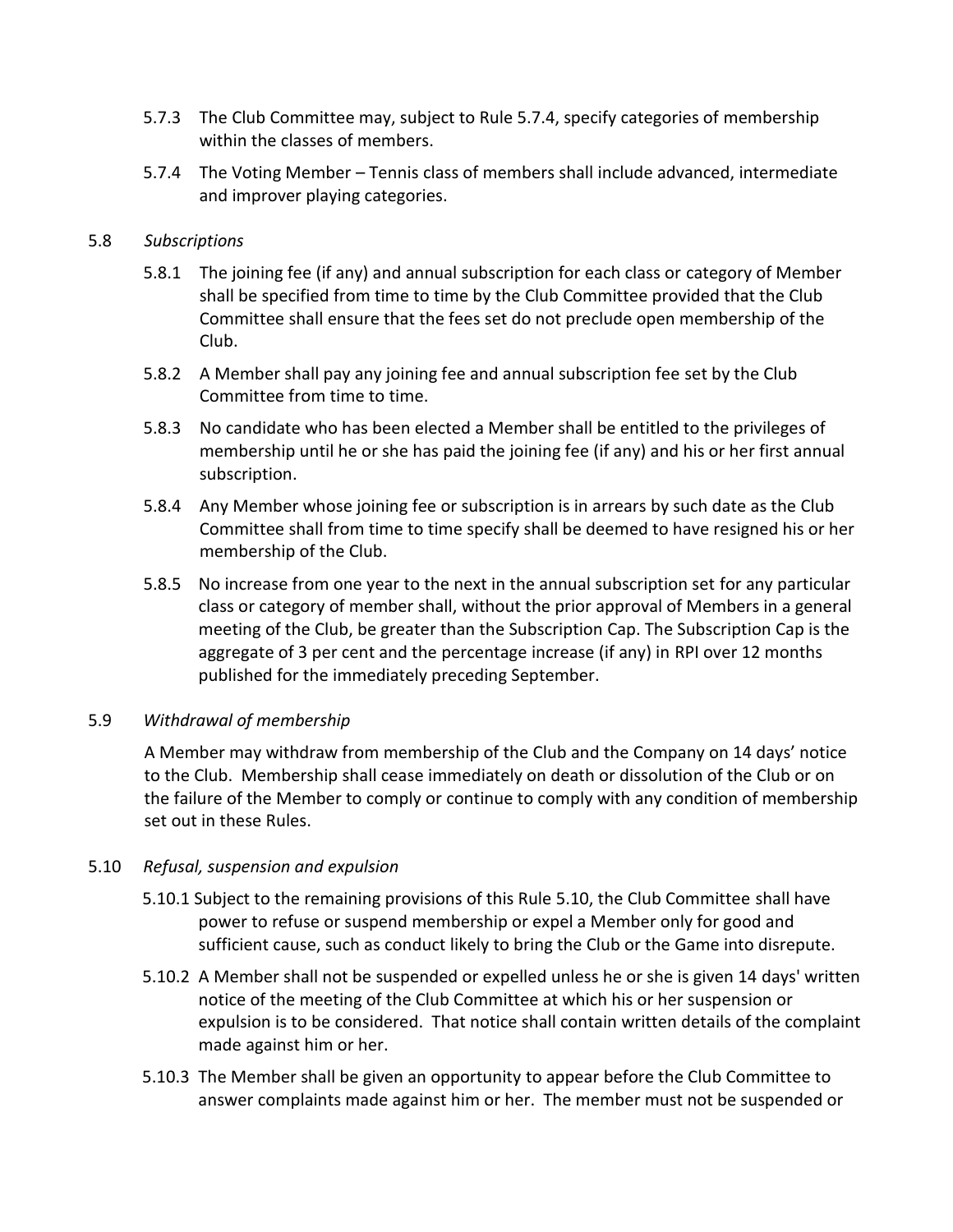expelled unless at least two-thirds of the Club Committee attending the meeting vote in favour of his or her suspension or expulsion.

5.10.4 The Club Committee may exclude the Member from the Club's premises until the meeting considering his or her suspension or expulsion has been held. For the avoidance of doubt, the member shall be entitled to attend that meeting for the purpose of making his or her representations.

# 5.11 *Effect of resignation or expulsion*

Any person ceasing to be a Member forfeits all right to and claim upon the Club, its property and its funds and he or she has no right to the return of any part of his or her joining fee or subscription. However, the Club Committee may refund an appropriate part of a resigning Member's joining fee and/or subscription if it considers it appropriate taking account of all the circumstances.

## **6 The Club Committee**

- 6.1 The Board is responsible for the management of the Club's business (see Article 5.1) (Director's General Authority).
- 6.2 The intention is that the members of the Club Committee and members of the Board are the same, and that when acting under these Rules as a Club Committee it is simultaneously acting as the Board and is bound by these Rules whether acting as the Club Committee or as the Board.
- 6.3 Club Committee members will exercise their powers as Board members to ensure that pursuant to Article 14.1 (Method of Appointing Directors) a Club Committee member appointed or elected in accordance with these Rules is promptly appointed a director of the Company and that a Club Committee member vacating office promptly ceases to be a director.
- 6.4 *Composition of Club Committee*

The Club shall be managed by a Club Committee consisting of

- (a) Club Chair
- (b) Club Vice Chair
- (c) Executive Secretary
- (d) Treasurer
- (e) Director Membership
- (f) Director Club House and Grounds
- (g) Chair of Tennis
- (i) Social Secretary
- (j) Member Representative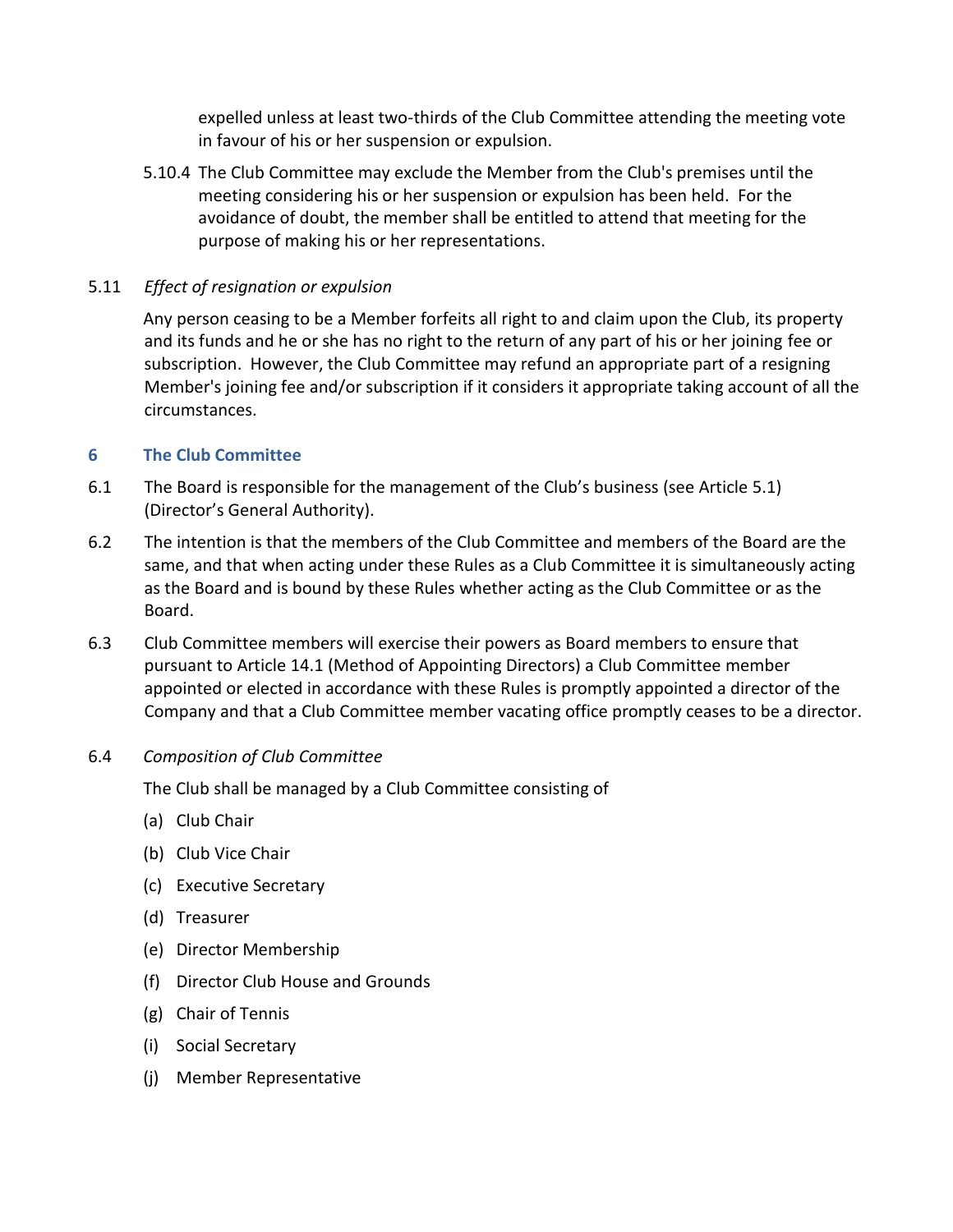## 6.5 *Powers of and exercise of powers by Club Committee*

- 6.5.1 The Club Committee shall be responsible for the overall direction, financial position, management, organization and administration of the Club.
- 6.5.2 The Club Committee shall have the sole right of appointing and determining the terms and conditions of service of an individual providing services to the Club, whether as an employee or otherwise. The Club Committee shall have power to enter into contracts for the purposes of the Club on behalf of the Company.
- 6.5.3 The members of the Club Committee may exercise all of the powers of the Club for the purposes of the management of the Club.
- 6.5.4 The Club Committee shall have power to make, repeal and amend such Club Policies as it may from time to time consider necessary for the wellbeing of the Club provided that they shall not prejudice the Club's status as a Community Amateur Sports Club.
- 6.5.5 The Club Committee and members of the Club Committee may delegate any of the powers that are conferred on them by these Rules to such person, or committee, by such means (including power of attorney), to such extent, in relation to such matters and on such terms and conditions as they think fit. In particular the Club Committee may delegate the management of sporting services to a Tennis Committee. If the Club Committee or members of the Club Committee specify, any such delegation may authorize further delegation of those powers. The Club Committee or members of the Club Committee (as the case may be) may revoke any delegation or alter its terms and conditions.

## 6.6 *Qualification for membership of Club Committee*

- 6.6.1 Each member of the Club Committee must satisfy HMRC's fit and proper person test to be involved in the general control, management and administration of the Club and must declare that he is a fit and proper person prior to being elected or appointed (see Article 14.4 (Method of Appointing Directors)).
- 6.6.2 The Club agrees that each member of the Club Committee will be required, as a condition of election or appointment, to agree to be bound by and subject to these Rules, the rules and regulations of the SLTA and the LTA Rules and the LTA Disciplinary Code.
- 6.6.3 Any person accepting nomination or appointment to the Club Committee who has any financial interest in the Game must, before such nomination, state all such interests in writing to the Club. The Club Committee has the right to veto the election or appointment of such a person if, in its opinion, such election or appointment would not in the best interests of the Club (Article 14.5 (Method of Appointing Directors).
- 6.6.4 Any person nominated or appointed as a member of the Club Committee must be a Voting Member.
- 6. 7 *Nomination, election, appointment and tenure of Club Committee members*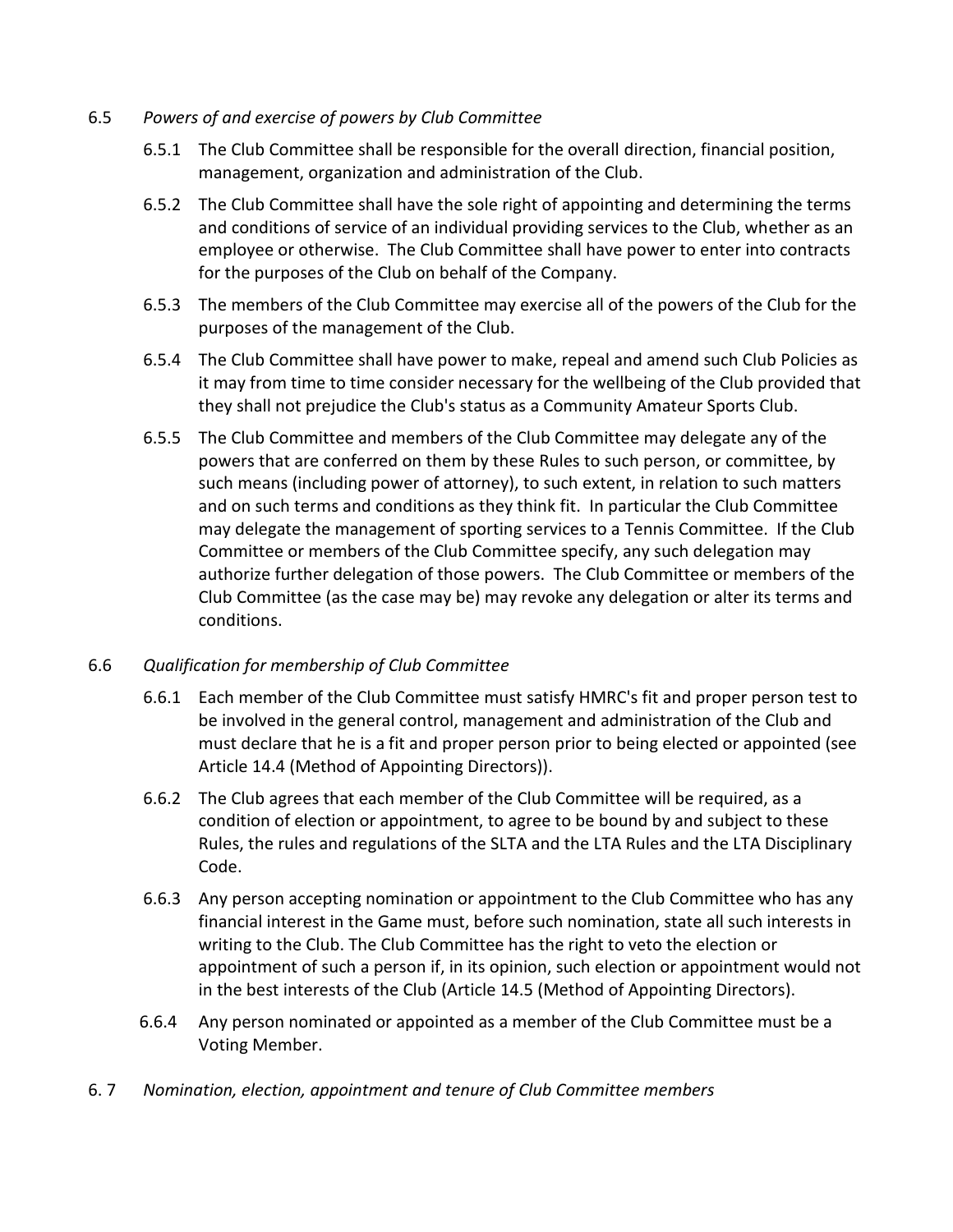- 6.7.1 The Club Chair, Club Vice Chair, Director Membership, Director Club House and Grounds, Social Secretary and Member Representative shall be elected by Voting Members following nomination by two Voting Members.
- 6.7.2 The Chair of Tennis shall be elected by the tennis Voting Members following nomination by two tennis Voting Members.
- 6.7.4 The Treasurer and Executive Secretary shall be appointed following nomination by the Club Chair and approval of that nomination by a sub-committee of the Club Committee comprising the Elected Club Committee Members (but not the Club Chair nor the candidate if he or she is also an Elected Club Committee Member)
- 6.7.5 Retiring Elected Club Committee Members may be re-elected but may not serve in the same position on the Club Committee for a continuous period (including any period within Rule 6.8.4 (Casual Vacancies)) in excess of 3 years unless no other candidate is nominated in accordance with Rule 6.8.1 to fill his or her position on the Club Committee. In any event an Elected Club Committee Member may not serve for a period (including any period within Rule 6.8.4 (Casual Vacancies) in excess of 5 years in any 6 year period.
- 6.7.6 A Club Committee Member may hold more than one position on the Club Committee but he or she shall have only one vote and if one of those positions is as an Elected Committee Member he or she shall be treated as an Elected Committee Member for the purposes of voting and the quorum under these Rules.

## 6.8 *Elected Club Committee Members*

- 6.8.1 Elected Club Committee Members shall be elected annually at the annual general meeting. A candidate shall be nominated by another Voting Member, must be seconded by a third Voting Member and may only be nominated with the candidate's confirmed consent. Notice of nominations and consents must be given to the Executive Secretary and the Member Representative, electronically or by post, not less than 10 days before the meeting. The Club Committee shall display the names of candidates and those nominating them in the Club's clubhouse and on the Club's website on the day of the meeting and during the preceding 7 days.
- 6.8.2 If there is only one candidate nominated to fill any particular Elected Club Committee Member vacancy that candidate shall be declared elected unopposed for that particular vacancy at the next annual general meeting. If there is more than one candidate for any such vacancy, there shall be an election at the annual general meeting for that position. In the event of a tie, the candidate to be elected shall (unless the candidates otherwise agree) be determined by lot.
- 6.8.3 Each Elected Club Committee Member elected at an annual general meeting shall, subject to termination of office by resignation, removal or otherwise, remain in office until the next following annual general meeting.
- 6.8.4 The Club Committee may appoint any Voting Member to fill any casual vacancy for an Elected Club Committee Member position until the next annual general meeting when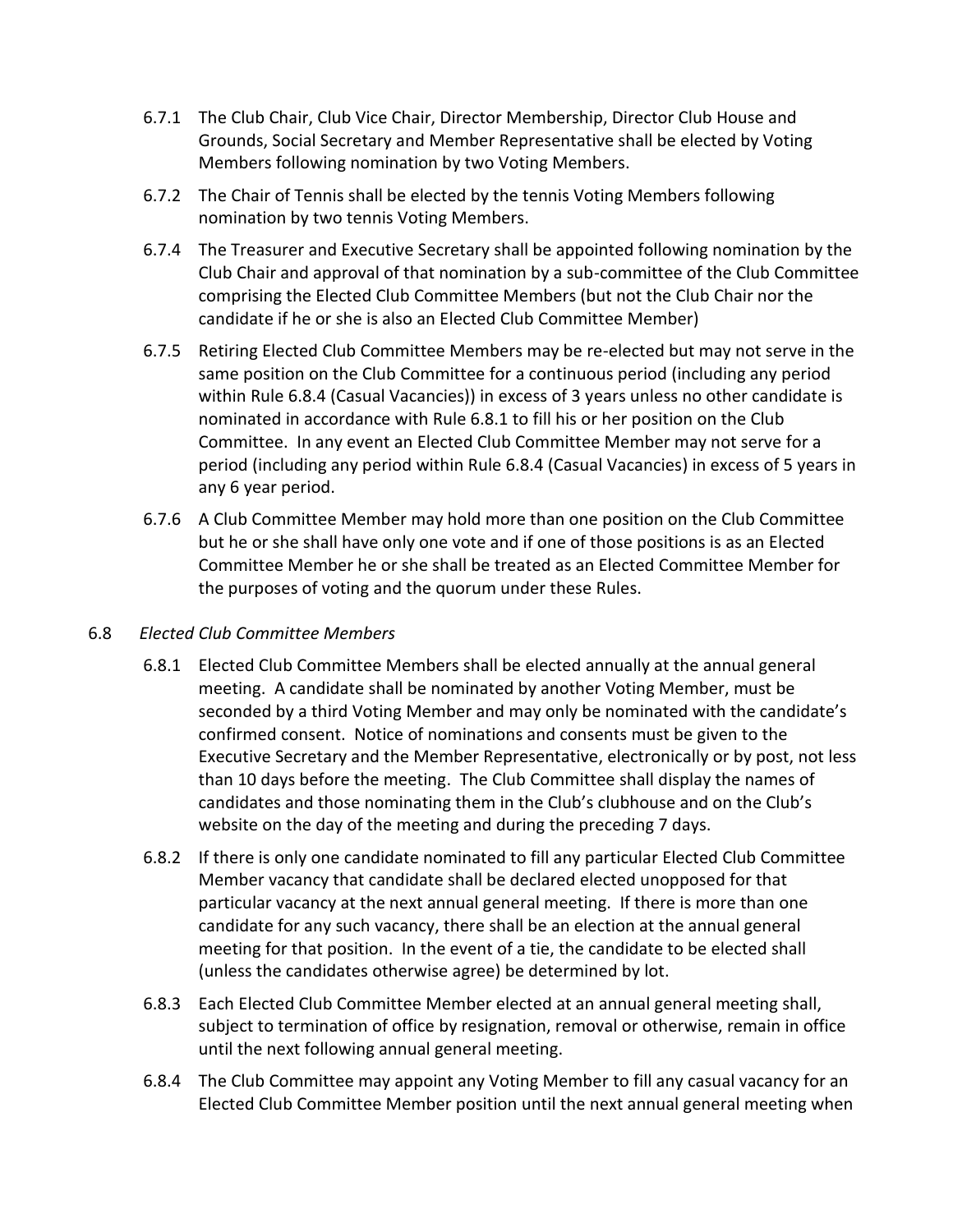that person shall retire but shall, subject to these Rules, be eligible for election.

- (a) Where the casual vacancy is the Club Chair, the Club Vice Chair shall be appointed Club Chair and the Club Committee may appoint any Voting Member to fill the Club Vice Chair casual vacancy.
- (b) Where the casual vacancy is the Chair of Tennis, the Club Committee shall, as soon as reasonably practicable and in consultation with members of any tennis committee to whom the management of sporting services has been delegated, appoint a tennis Member to fill that vacancy.

## 6.9 *Appointed Club Committee Members*

- 6.9.1 The Club Committee shall use their reasonable endeavours to ensure Appointed Club Committee Members are appointed during the period ending one month after the annual general meeting. The Chair shall give notice to Voting Members of appointments made no later than 5 days following the end of that period.
- 6.9.2 The Club Committee may appoint a Voting Member to fill any casual vacancy for an Appointed Club Committee Member.
- 6.9.3 Each Appointed Club Committee Member shall, subject to termination of office by resignation, removal or otherwise, remain in office until his or her reappointment or, if earlier, until the end of any agreed fixed term of appointment.
- 6.9.4 At each annual general meeting the Voting Members shall be asked to endorse by way of vote each current Appointed Club Committee Member.

## 6.10 *Vacating office*

A member of the Club Committee shall be deemed to have vacated office if

- (a) he or she resigns his or her office by notice to the Club, but only on expiry of that notice; or
- (b) he or she shall without sufficient reason for more than three consecutive meetings of the Club Committee have been absent without permission of the Club Committee and the Club Committee resolves that his or her office be vacated; or
- (c) he or she is suspended from holding office or from taking part in any activity relating to the administration or management of the Club by a decision of the SLTA or the LTA; or
- (d) he or she is requested to resign by not less than two-thirds of the other Club Committee members acting together; or
- (e) he or she fails to continue to comply with the qualifications for membership of the Club Committee in Rule 6.6; or
- (f) a resolution for his or her resignation is passed by majority vote of Members present and voting at a general meeting; or
- (g) being an Appointed Club Committee Member he or she fails to be endorsed by Member vote at the annual general meeting.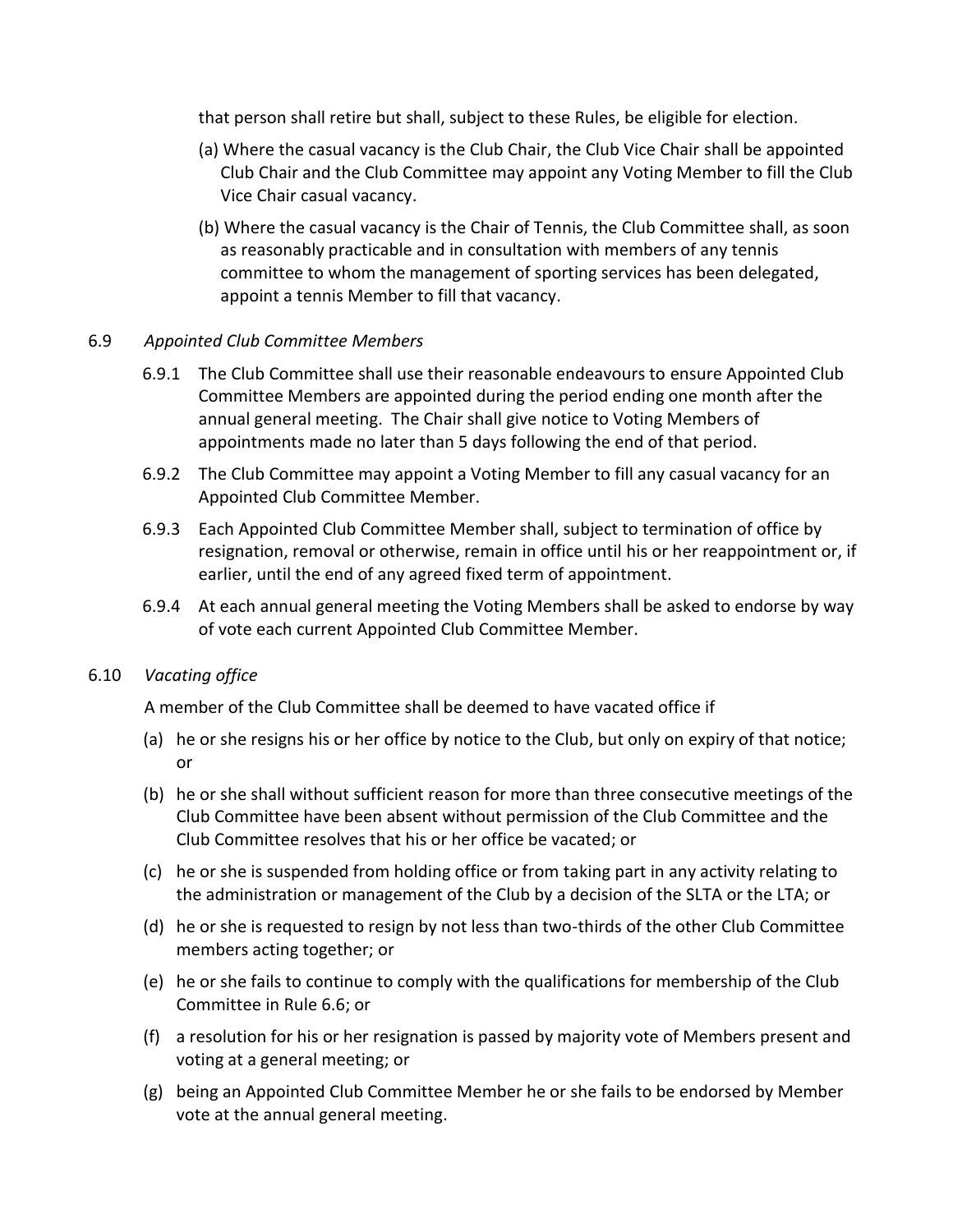# 6.11 *Indemnification*

The members of the Club Committee and any Member to whom the Club Committee has directly or indirectly delegated power shall be entitled to an indemnity out of the assets of the Club for all expenses and other liabilities properly incurred by them in the management of the affairs of the Club. The position of a member of the Board is covered in Article 34 (Indemnity).

# **7 Proceedings of the Club Committee**

- 7.1 Club Committee meetings shall be held as often as the Club Committee thinks fit provided that there shall not be less than 6 meetings each year. The quorum for such meetings shall be 6 Club Committee Members.
- 7.2 The Club Chair shall chair the Club Committee. Unless he or she is unwilling to do so, the Club Chair shall preside at every meeting of the Club Committee at which he is present. But if there is no person holding that office, or if the Club Chair is unwilling to preside or is not present within five minutes after the time appointed for the meeting, the Club Vice Chair shall preside. If there is no Club Vice Chair or if he or she is unwilling to preside, or if he or she is not present within five minutes after the time appointed for the meeting, the members of the Club Committee present may appoint one of their number to chair the meeting.
- 7.3 Details relating to who may call a Board meeting (ie a Club Committee meeting) are set out in Article 8 (Meetings of the Board), details of what business may be conducted in the absence of a quorum are set out in Article 9 (Board Quorum), conflicts of interest provisions are set out in Article 11 (Conflicts of Interest) and details of record keeping is set out in Article 12 (Records of Decisions to be Kept).
- 7.4 Where the Chair of Tennis is unable to attend a meeting he or she may appoint an alternate to attend and vote in his or her place. Any alternate must be a Voting Member.
- 7.5 Decisions of the Club Committee shall be made by a simple majority and in the event of an equality of votes the Club Chair (or the acting chair of that meeting) shall have a casting or additional vote.

# **8 General meetings**

- 8.1 The 2006 Act and the Articles (in particular Articles 20 to 31) set out the framework of rules governing the conduct of general meetings of the Club (the "Company Law Rules").
- 8.2 The aim is to avoid confusion arising from the application of different sets of rules to different aspects of the activities conducted at general meetings. Accordingly to the extent covered by the Company Law Rules, those rules will apply notwithstanding anything to the contrary in these Rules.

## 8.3 *Annual general meeting*

8.3.1 The annual general meeting of the Club shall be held once in each calendar year and shall be held at such time as the Club Committee shall decide each year to transact the following business: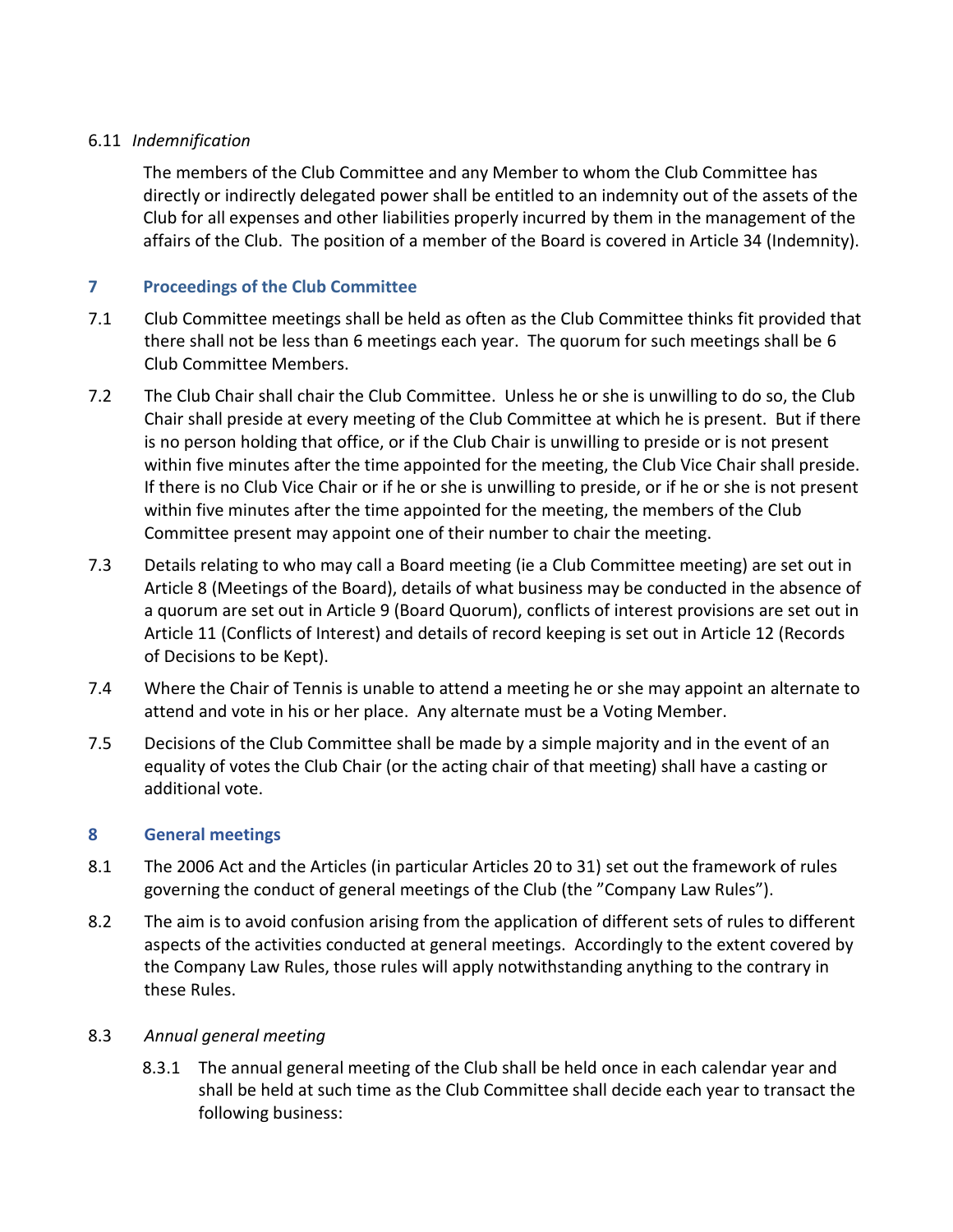- (a) to receive reports on the activities of the Club from the Club Chair and, as directed by the Club Chair, from other Club Committee Members;
- (b) to receive and consider the accounts of the Club for the previous year, the independent examiner's report on the accounts and the Treasurer's report as to the financial position of the Club;
- (c) to receive reports on changes in rates of membership subscriptions and in membership categories specified by the Club Committee
- (d) to appoint, re-appoint and remove the independent examiner;
- (e) to elect the Elected Club Committee Members in accordance with Rule 6;
- (f) to endorse the Appointed Club Committee Members in accordance with Rule 6;
- (g) to decide on any resolution which may be duly submitted in accordance with Rules 8.3.2 and 12 (Amendment of Rules);
- (h) to deal with any other matters which the Club Committee desires to bring before the membership.
- 8.3.2 Notice of any resolution proposed to be moved at the annual general meeting shall be given in writing to the Executive Secretary not less than 28 days before the meeting. A resolution may be proposed by the Club Committee or by any group of not less than 5 per cent Voting Members (Article 20.4).
- 8.3.3 No period greater than fifteen months shall elapse between one annual general meeting and the next.

#### 8.4 *Extraordinary general meetings*

8.4.1 An extraordinary general meeting may be called at any time by the Club Committee and shall be called within 21 days of receipt by the Executive Secretary of a requisition in writing signed by not less than 5 per cent of Voting Members stating the purposes for which the meeting is required and the resolutions proposed (Article 20.6).

#### 8.5 *Procedures for and at the annual and extraordinary general meetings*

- 8.5.1 The Executive Secretary shall give notice to each Voting Member of the date, time and place of the general meeting together with the resolutions to be proposed at least 21 days before the meeting in the case of the annual general meeting and at least 14 days before the meeting in the case of an extraordinary general meeting. The accidental failure to give notice to any person entitled to notice, or the accidental omission of any such details in any notice, shall not invalidate the proceedings at the meeting.
- 8.5.2 The quorum for the annual and extraordinary general meetings shall be 20 Voting Members (Article 22.2). No business other than the appointment of the chair of the meeting shall be transacted at the general meeting if the persons attending it do not constitute a quorum (Article 22.1).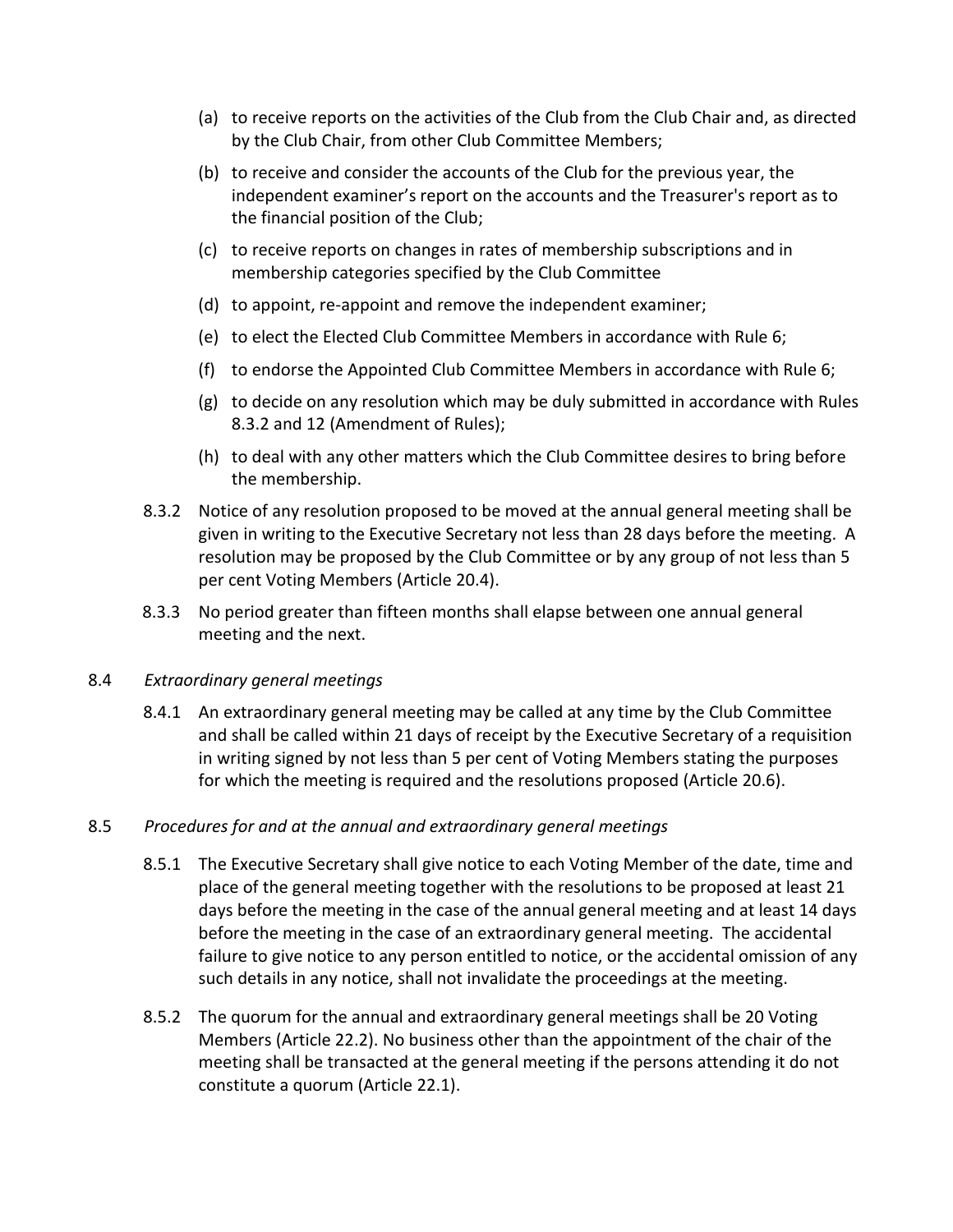- 8.5.3 The Club Chair shall preside at all meetings of the Club but if he or she is not present within 15 minutes after the time appointed for the meeting or has signified his or her inability to be present at the meeting, the Voting Members present may choose one of the other members of the Club Committee present to preside and if no other member of the Club Committee is present or willing to preside the Voting Members present may choose one of their number to chair the meeting (Article 23.1).
- 8.5.4 If the persons attending an annual or extraordinary general meeting do not constitute a quorum within half an hour of the time at which the meeting was due to start, or if during a meeting a quorum ceases to be present, the chair of the meeting must adjourn it (Article 25.1). The procedure for adjourning a meeting and continuing an adjourned meeting are set out in Article 25 (Adjournment).
- 8.5.5 Members of the Club may attend and speak at annual or extraordinary general meetings. The chair of the meeting may permit other persons who are not Members to attend and speak at a meeting (Article 24.1).
- 8.5.6 Each Voting Member shall have one vote and resolutions shall be passed by a simple majority of those Members voting. In the event of an equality of votes the chair of the meeting shall, except where Rule 6.7.2 (Elected Club Committee Members - Chair) applies, have a casting or additional vote.
- 8.5.7 The Articles deal in detail with voting at general meetings see Article 26 (Voting: General); Article 27 (Errors and Disputes); Article 28 (Poll Votes); Article 29 (Content of Proxy Notices); Article 30 (Delivery of Proxy Notices); Article 31 (Amendments to Resolutions) and also of relevance is Article 32 (Means of Communication to be Used).
- 8.5.8 Article 28 (Poll Votes) deals with voting otherwise than on a show of hands.
- 8.5.9 Articles 29 and 30 (Content of Proxy Notices and Delivery of Proxy Notices) deal with the availability and process of proxy voting.
- 8.5.10 The Executive Secretary, or in his absence a member of the Club Committee, shall take, and make available to Members, minutes of annual and extraordinary general meetings

# **9 Club President and Club Vice President**

- 9.1 The Club Committee may from time to time appoint a Club President or a Club Vice President.
- 9.2 The positions of Club President and Club Vice President are honorary positions.
- 9.3 The tenure of Club President is one year and once a member has served as Club President he or she is not eligible for future appointment as Club President or Vice President. The tenure of Club Vice President is one year immediately following which the Club Vice President shall become Club President.
- 9.4 No Member may be appointed either Club Vice President or Club President at a time when he or she is Club Chair, Club Vice Chair or Chair of Tennis.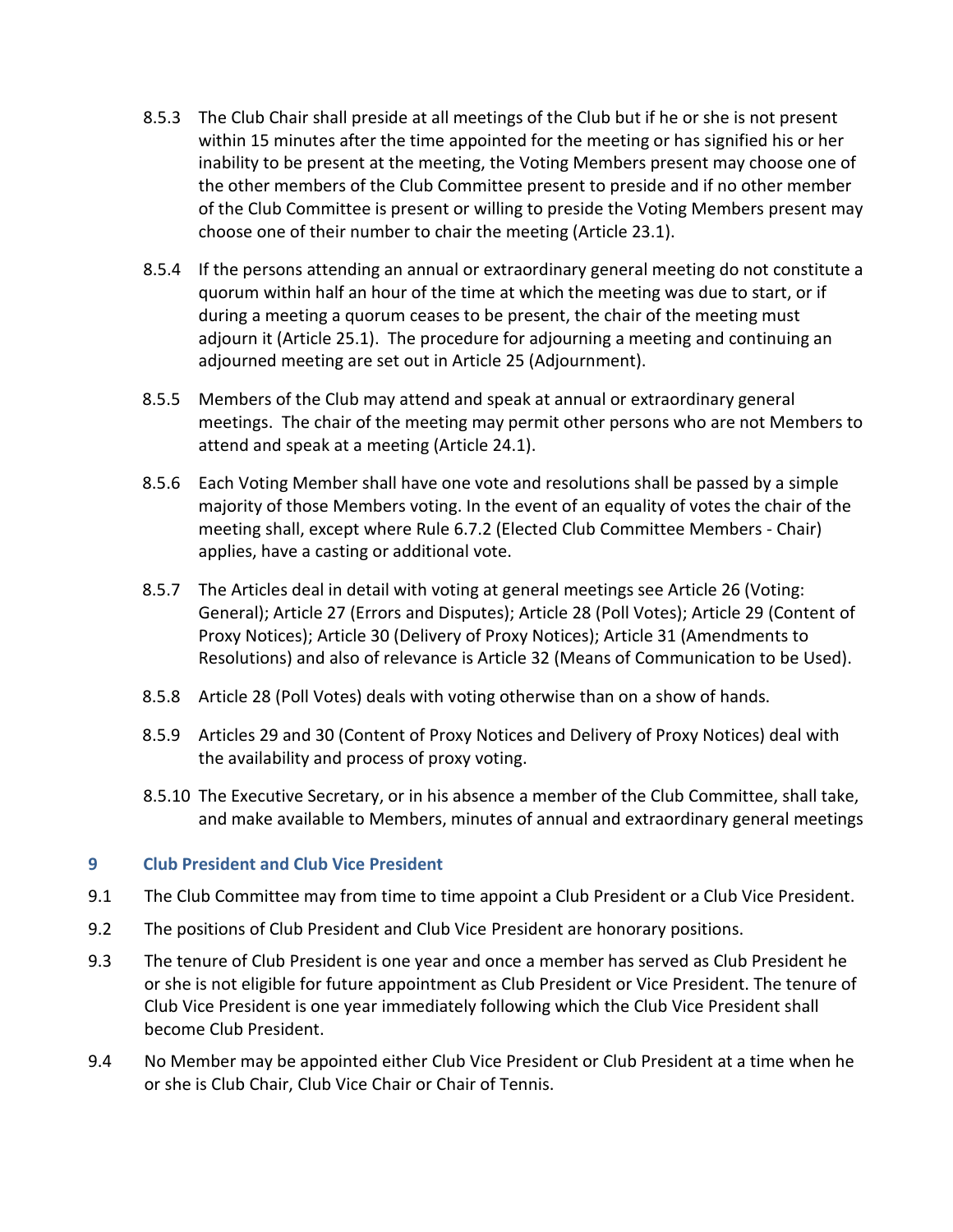## **10 Purchase and supply of liquor**

- 10.1 Purchase for the Club and supply by the Club of intoxicating liquor will be in the absolute discretion of the Club Committee, being a committee comprising members over the age of 18 and elected by Club Members or appointed and ratified by Club Members.
- 10.2 No one may at any time receive at the expense of the Club any commission, percentage or similar payment on or with reference to purchases of intoxicating liquor by the Club.
- 10.3 No one may directly or indirectly derive any pecuniary benefit from the supply of intoxicating liquor by or on behalf of the Club to Members or guests apart from any benefit accruing to the Club as a whole and apart also from any benefit which a person derives indirectly by reason of the supply giving rise to or contributing to a general gain from the carrying on of the Club.

#### **11 Guests**

11.1 Any Member may introduce a guest to the Club, and any player, coach, other team representative, match official or spectator attending the Club's premises (by invitation of the Club) who is not a Member shall be a guest of the Club Committee, provided that no one whose application for membership has been declined or who has been expelled from the Club may be introduced as a guest.

#### **12 Alteration of the Rules**

12.1 These Rules may be altered by resolution at an annual or extraordinary general meeting provided that the resolution shall not be passed unless carried by a majority of at least twothirds of the Members voting at the meeting. Notice of the resolution given to the Executive Secretary and to Members shall contain particulars of the proposed alteration.

#### **13 Finance**

- 13.1 All moneys payable to the Club shall be received by the person authorised by the Club Committee to receive such moneys and shall be deposited in a bank account in the name of the Club. No sum shall be drawn from that account except by signatories exercising powers delegated to them on terms and conditions that the Club Committee thinks fit.
- 13.2 Any moneys not required for immediate use may be invested as the Club Committee in its discretion thinks fit.
- 13.3 The Club Committee shall, subject to these Rules, have power to authorise the payment of remuneration and expenses to any officer, member of the Club Committee, Member or employee of the Club and to any other person or persons for services rendered to the Club. The remuneration of a member of the Club Committee, Member or employee or person providing services to the Club may take any form and may include any arrangements in connection with the payment of a pension, allowance or gratuity, or any death or sickness or disability benefits to, or in respect of, that person.
- 13.4 The financial transactions of the Club shall be recorded in such manner as the Club Committee thinks fit.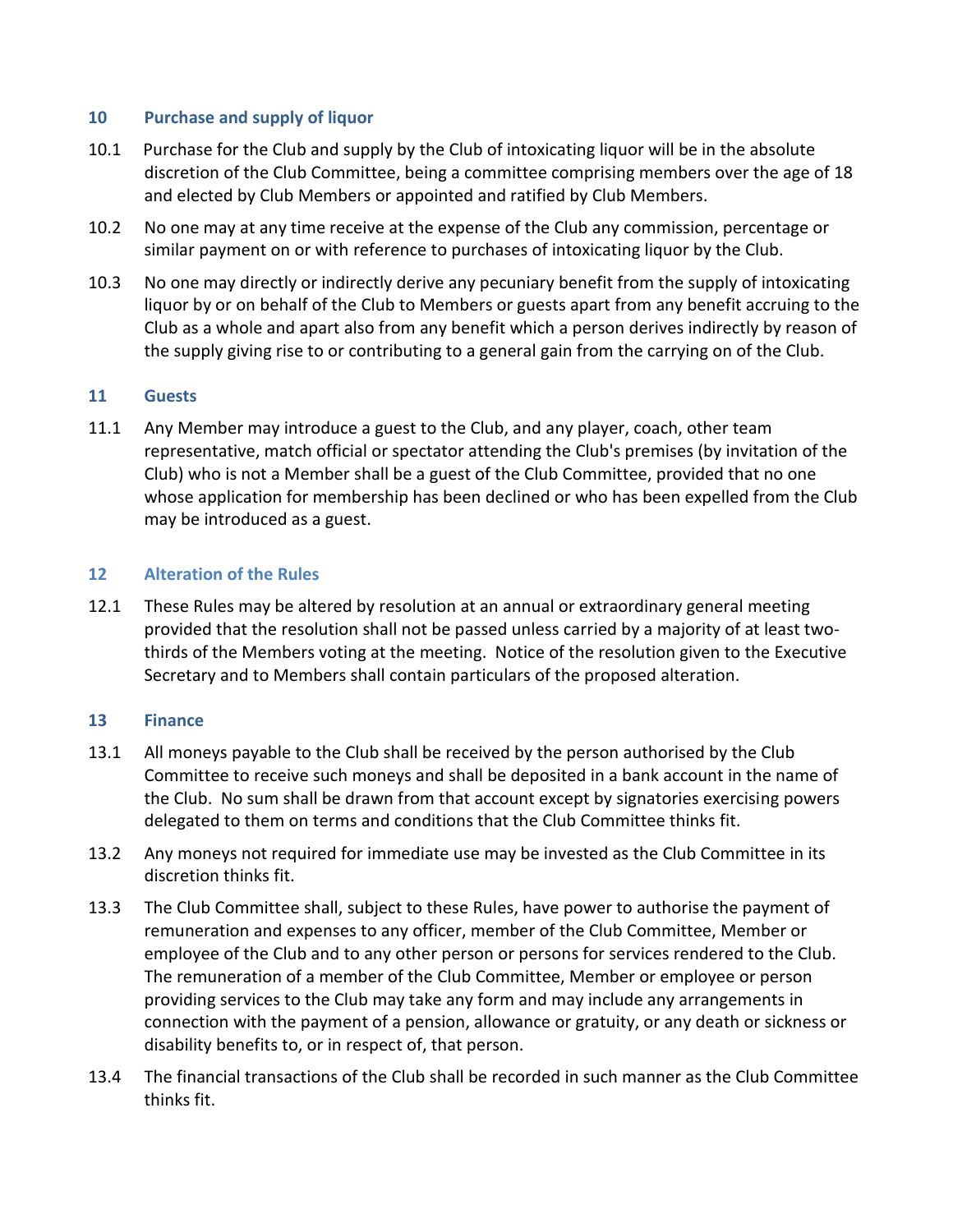- 13.5 Accounts of the financial affairs of the Club shall be prepared each year. These accounts shall be duly examined, on behalf of the Club, by an independent examiner.
- 13.6 The Club Committee may not borrow on behalf of the Club without the sanction of a general meeting for the proposed borrowing (Article 3.4).

## **14 Notices**

- 14.1 Article 32 (Means of Communication Used) provides that communications by and with the Club can take the form permitted by the Companies Act 2006.
- 14.2 The Club can send, make available or supply any notice, ballot paper, accounts, document, or other information by sending it or supplying it in electronic form to an address notified by the intended recipient to the Club or by making it available on a website and notifying the intended recipient of its availability in accordance with this Rule or by personal delivery, by posting it to the intended recipient's usual address.
- 14.3 If any notice or other information was sent using electronic means, it is treated as being received on the day it was sent. In the case of notices or other information available on a website, the notice or other information is treated as being received on the day on which it was made available on the website or where the notice of availability is made by personal delivery or by post and is later, on the day on which the notice of availability is treated as being received by the intended recipient in accordance with this Rule 14.
- 14.4 If any notice or other information is left by the Club at the intended recipient's usual address, it is treated as being received on the day it was left.
- 14.5 If any notice or other information is sent by the Club by post, it is treated as being received the day after it was posted if first class post was used, or 72 hours after it was posted if first class post was not used. In proving that any such notice or other information was received, it is sufficient to show that the envelope was properly addressed and put into the postal system with postage paid.

## **15 Dissolution**

- 15.1 A resolution to dissolve the Club shall be proposed only at an extraordinary general meeting and shall be passed only if carried by a majority of at least three-quarters of the Members present and voting.
- 15.2 The dissolution shall take effect from the date of the resolution and the members of the Club Committee shall be responsible for the winding-up of the assets and liabilities of the Club.
- 15.3 Any property remaining on a winding up or dissolution of the Club after the discharge of the debts and liabilities of the Club shall not be paid to or distributed among the members of the Club, but shall be given or transferred to one or more of the following sporting or charitable bodies (i) the LTA for use in community related initiatives for the Game; (ii) another registered community amateur sports club for the Game; or (iii) a registered charitable organization.